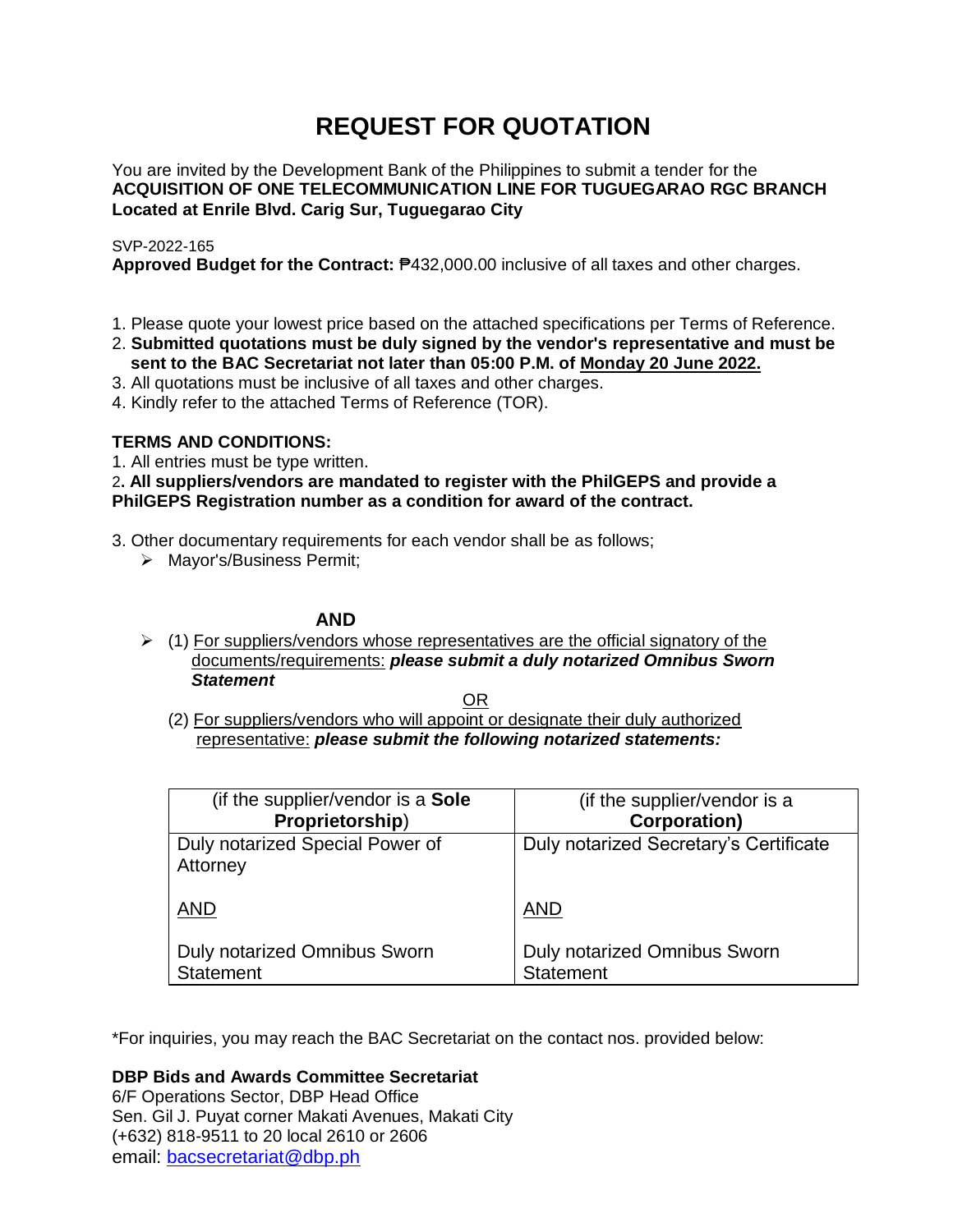#### **Annex A**

# ACQUISITION OF NEW, ADDITIONAL AND/OR REPLACEMENT TELECOMMUNICATION LINE/CONNECTIVITY SERVICE FOR THE DEVELOPMENT BANK OF THE PHILIPPINES (DBP)-TUGUEGARAO RGC BRANCH -

#### APPROVED BUDGET FOR THE CONTRACT: Php 432,000

## **TECHNICAL SPECIFICATIONS**

## A. BACKGROUND

The telecommunication connectivity service (line) is for the connection of DBP online systems, services and facilities in any of the following DBP remote sites:

A.1. Branch Office, including:

A.1.a. Lending Center A.1.b. Cash Center

A.1.c. Branch-Lite Unit

A.2. Automated Teller Machine (ATM)

## **B. OBJECTIVE**

To acquire stable, reliable and secure telecommunication connectivity/line service to link DBP remote sites to the Head Office from an authorized and qualified telecommunication service provider (Telco).

#### C. COVERAGE OF THE CONTRACT

The contract will be for a one (1) year period starting from date of acceptance of service with the option for automatic renewal.

#### D. MINIMUM SPECIFICATIONS

- D.1. Connectivity/Line Service Availability
	- > The minimum availability of service is 99.6%.
- D.2. Connectivity/Line Specifications
- D.2.a. Branch Office ☑
	- D.2.a.i. Wired MPLS/VPN, Radio Last Mile with minimum of 10 Mbps bandwidth
	- D.2.a.ii. Inclusive network equipment, such as router and or router/modem, must not be on End-of-Life/End-of-Support status within the contract period
	- D.2.a.iii. Router must support GRE/mGRE tunneling and IP Security (ex. dynamic VPN) and SNMP
	- D.2.a.iv. DBP shall have the full access of the router
	- D.2.a.v. Provide near real time and historical link monitoring

D.2.b. ATM - Wired П

- D.2.b.i. VPN connection at least 128 Kbps via MPLS
- D.2.b.ii. Inclusive network equipment, such as router and or router/modem, must not be on End-of-Life/End-of-Support status within the contract period
- D.2.b.iii. Support GRE tunneling and SNMP
- D.2.b.iv. Provide near real time and historical link monitoring

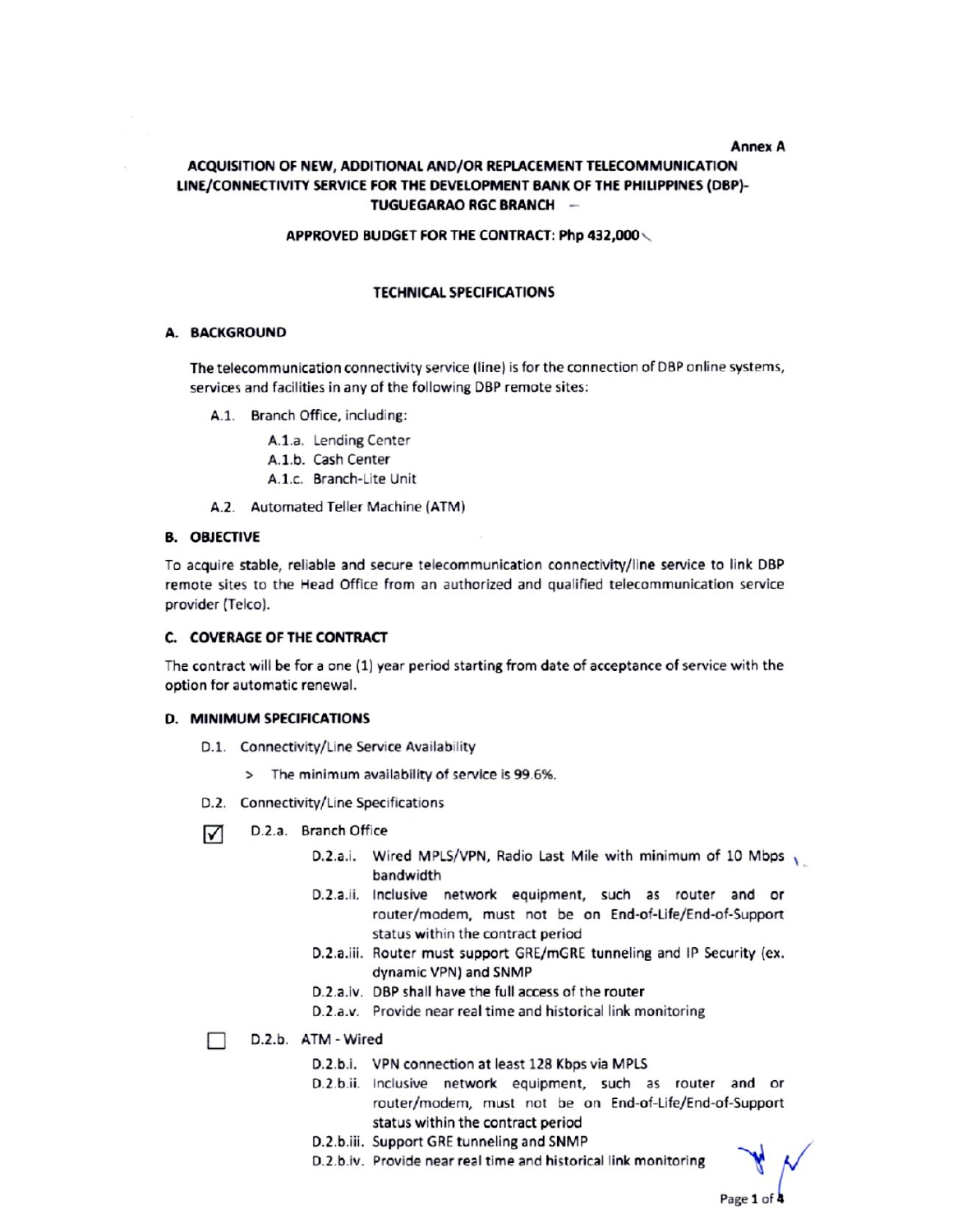ACQUISITION OF NEW, ADDITIONAL AND JOR REPLACEMENT OF TELECOMMUNICATION. LINE/ CONNECTIVITY SERVICE FOR THE DEVELOPMENT BANK OF THE PHILIPPINES (DBP)

- $\Box$  D.2.c. ATM Wireless
	- D.2.c.i. Provide data transmission function by public GPRS/ GSM network or higher
	- D.2.a.vii. Inclusive network equipment, such as router and or router/modem, must not be on End-of-Life/End-of-Support status within the contract period
	- D.2.c.ii. Support GRE Tunneling and SNMP
	- D.2.c.iii. Provide GUI access for local and remote management
	- D.2.c.iv. Operate at -30~+75°C temperature
	- D.2.c.v. Has LED status indication
	- D.2.c.vi. Support RJ45 console port
	- D.2.c.vii. Include: 1 power cord, 2 antennas, 1 console cable, 1 set documentation
	- D.2.c.viii. Provide near real time and historical link monitoring.
	- D.2.c.ix. Meet the average latency requirement of not greater than 200ms measured using the Ping utility or any similar mobile applications
	- D.2.c.x. Meet signal requirement of not less than 2 bars measured using mobile or similar devices capable of said measurement
	- D.2.c.xi. DBP shall have full access to the Modem/Router
- D.3. Support Services and Incident Management
	- D.3.a. The Telco shall provide 24 x 7 onsite, telephone and email support. For every service unavailability/downtime reported, the response time shall be within thirty (30) minutes.
	- D.3.b. Upon the occurrence of service unavailability/downtime, the Telco shall:
		- D.3.b.i. Conduct problem isolation/resolution and link restoration activities
		- D.3.b.ii. Notification via electronic mail (E-mail) and telephone within one (1) hour of the occurrence
		- D.3.b.iii. Minimum of twice a day status report to DBP via E-Mail
		- D.3.b.iv. Estimated time of arrival (ETA) if onsite activities required
		- D.3.b.v. Estimated time of resolution (ETR)
		- D.3.b.vi. Root cause
		- D.3.b.vii. Comply with DBP policies on security and confidentiality during support services.
	- D.3.c. The Telco shall submit an incident report stating the reason/s for the outage and detailing the steps undertaken to resolve a particular problem upon DBP's request.
- D.4. Service Performance Review
	- > The Telco shall conduct a performance review session at least once every quarter of a year

## E. TELECOMMUNICATION CONNECTIVITY/LINE REQUIREMENT CLASSIFICATION

The primary objective of the following provisions is to have multiple Telcos per site, providing service redundancy, high availability and avoiding single point of failure.

- $\sim$ E.1. New Telecommunication Line Requirement
	- E.1.a. Covered Sites

Page 2 of 4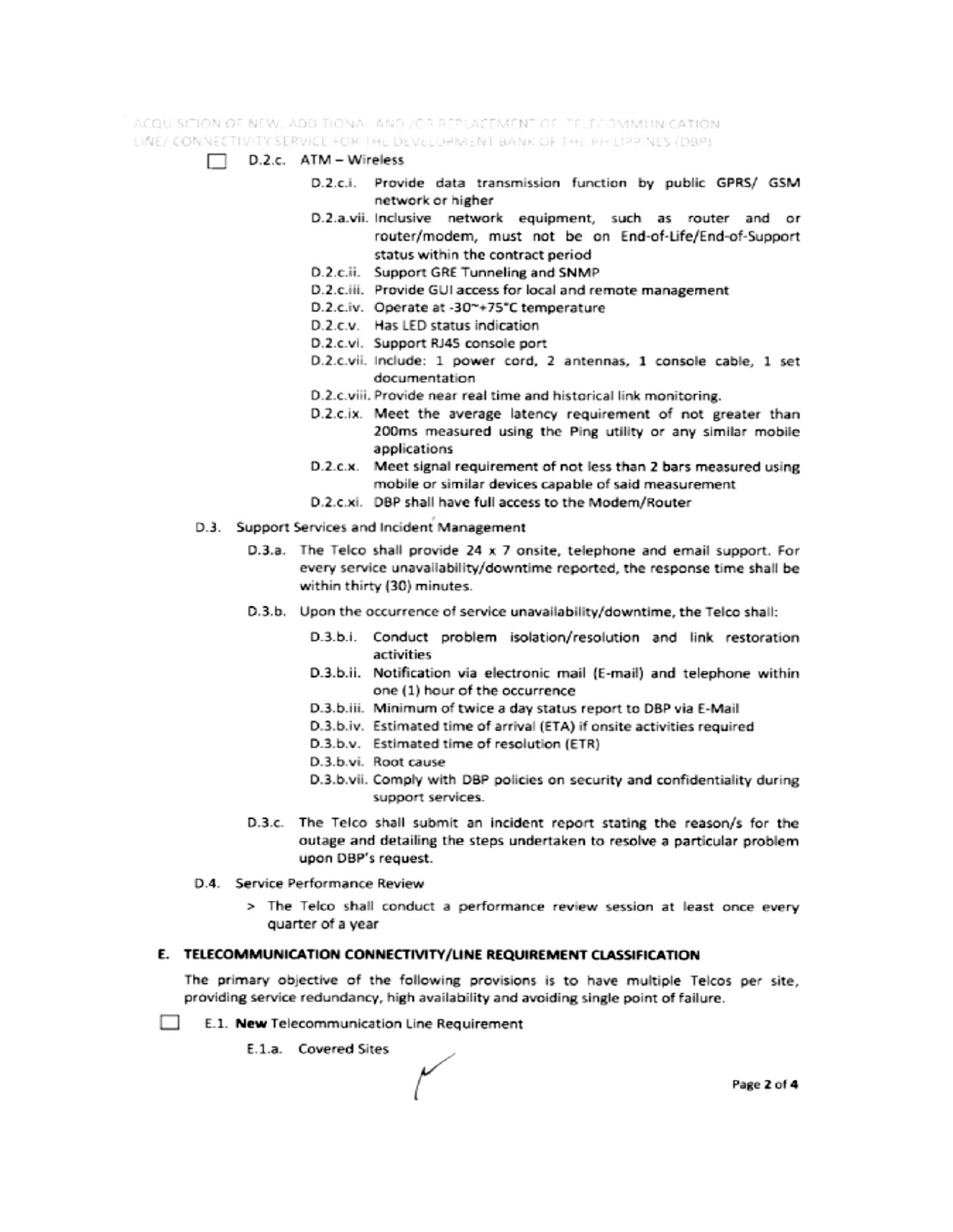ACQUISITION OF NEW, ADDITIONAL AND /OR REPLACEMENT OF TELECOMMUNICATION LINE/ CONNECTIVITY SERVICE FOR THE DEVELOPMENT BANK OF THE PHILIPPINES (DBP)

#### > New remotes sites

#### E.1.b. Telco Selection Criteria

- > Telecommunication Line for Branch Office
	- E.1.b.i. Two (2) different Telcos (Telco A and Telco B) shall be selected
	- E.1.b.ii. Telco A is the lowest (winning) provider
	- E.1.b.iii. Telco B is the second lowest provider
- > Telecommunication Line for Additional ATM Facility of a Branch Office
	- E.1.b.iv. The Telco must be different from the one which has the majority or most of the telecommunication connectivity services provided for the ATM/s of that Branch Office

#### E.2. Additional Telecommunication Line Requirement

- E.2.a. Covered Sites
	- > For existing sites with existing telecommunication line/s
- E.2.b. Telco Exception
	- > The Telco/s of the existing line/s servicing the site shall not be invited and will not be allowed to participate

## √ E.3. Replacement Telecommunication Line Requirement

- E.3.a. Covered Sites
	- > For existing sites with existing telecommunication line/s
- E.3.b. Telco Exception
	- E.3.b.i. For Telco Redundancy Replacement
		- > The Telco of the existing line/s servicing the site including the one to be replaced shall not be invited and will not be allowed to participate
	- E.3.b.ii. Replacement for the Purpose of Telecommunication Line Capacity (Bandwidth) Upgrade
		- > The Telco of the other existing line/s servicing the site (i.e., other than the one to be replaced) shall not be invited and will not be allowed to participate
	- E.3.b.iii. For Wireless to Wired Facility Replacement
		- > The Telco of the other existing line/s servicing the site (i.e., other than the one to be replaced) shall not be invited and will not be allowed to participate

# F. DISCONTINUANCE OF SERVICE

DBP can opt to discontinue the service within the contract period without pre-termination fee/s, if the Telco provider fails to meet the required minimum availability of service, specified in item D.1, for three (3) consecutive months (3-strike rule)

#### **G. PAYMENT**

The payment shall be in a monthly basis every after the service acceptance.

Ν Page 3 of 4